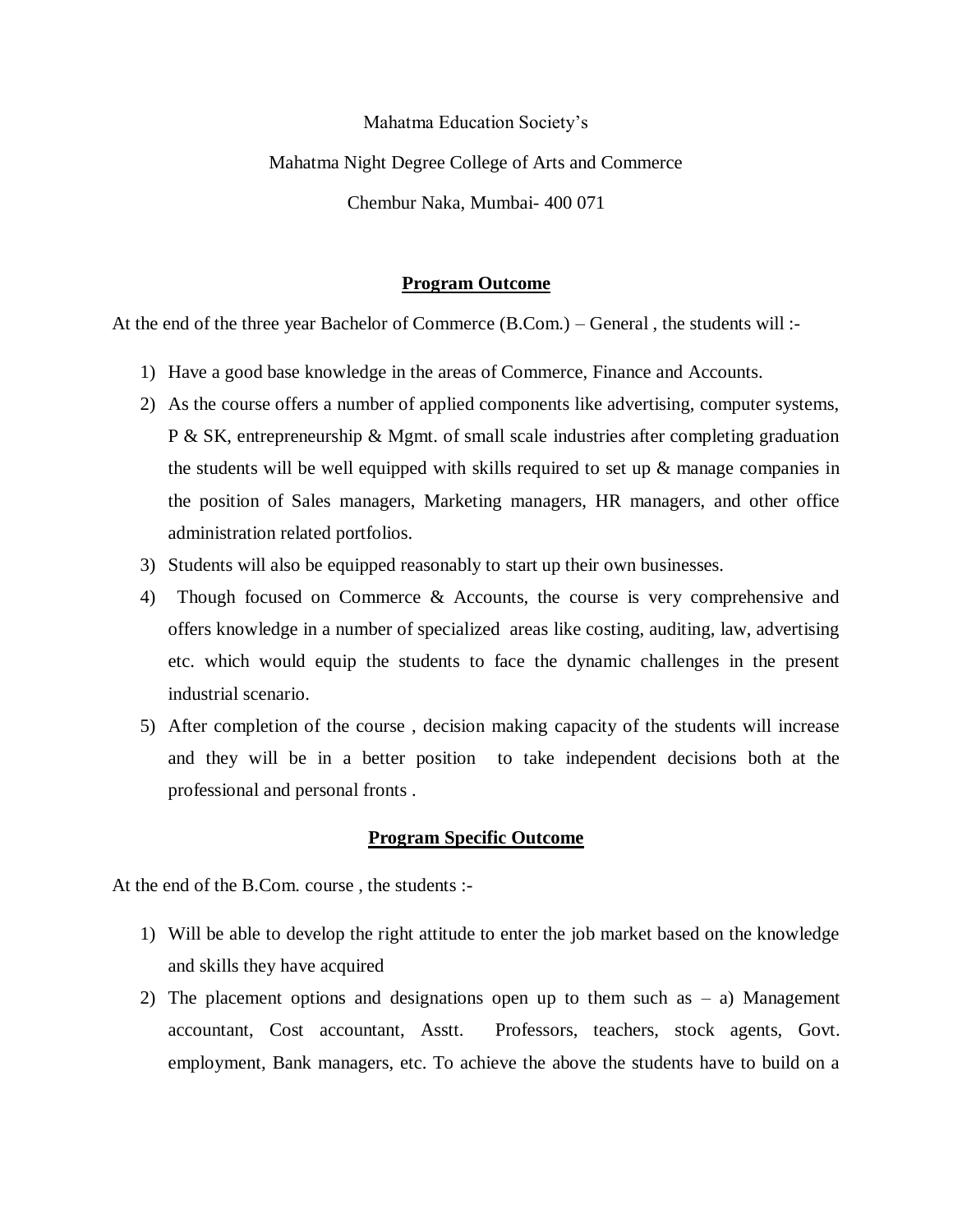thorough base of the B.Com. by appearing for different competitive exams . for taking up further professional courses like CA, CS, CMA, MBA, MPSC, UPSC, IBPS etc.

- 3) Students can pursue higher studies & work in the area of research & development in Finance and Commerce.
- 4) Along with thorough subjective skills, acquired systematically,, within various disciplines of finance, auditing, taxation, accounting, management, communication, group discussions & theatrics, communication skills , students will be able to work as computer operators, auditors, audit assistants, tax consultants, and other financial  $\&$  accounting supportive services.
- 5) A knowledge of both qualitative and quantitative techniques applied in business processes, will enhance the future career prospects of students to do well in business.

| <b>Semester I and II</b>                 |                                                                                      |  |
|------------------------------------------|--------------------------------------------------------------------------------------|--|
| <b>Course Objectives:</b>                |                                                                                      |  |
|                                          | To understand the basic Accounting Standards<br>1.                                   |  |
| $\blacksquare$                           | To know the difference between capital expenditure and revenue<br>2.<br>expenditure  |  |
|                                          | 3. To know the departmental accounting and bases of allocation                       |  |
|                                          | 4. To know the Hire Purchase system and their Accounting<br>treatment                |  |
|                                          | 5. To know the accosting for Manufacturing Organization                              |  |
|                                          | To understand the accounting for Inventory valuation<br>6.                           |  |
|                                          | To understand the accounting for Consignment<br>7.                                   |  |
|                                          | To know the accounting for Branch<br>8.                                              |  |
|                                          | To understand the accounting for Single entry system<br>9.                           |  |
|                                          | <b>Course Outcomes:</b>                                                              |  |
| Accountancy and Financial Management-I & | Able to understand the Accounting Standards and their<br>1.<br>Accounting treatments |  |
|                                          | 2. Able to bifurcate the expenditure into capital and revenue                        |  |
|                                          | 3. Understand the accounting and allocation of expenses and                          |  |
|                                          | income for departmental stores                                                       |  |
|                                          | Students able to do the accounting for Manufacturing,<br>4.                          |  |
|                                          | Consignment, Branch and Inventory Valuation                                          |  |
|                                          | Able to prepare final accounting from incomplete information<br>5.                   |  |
|                                          |                                                                                      |  |

# **Course Objectives and Outcomes**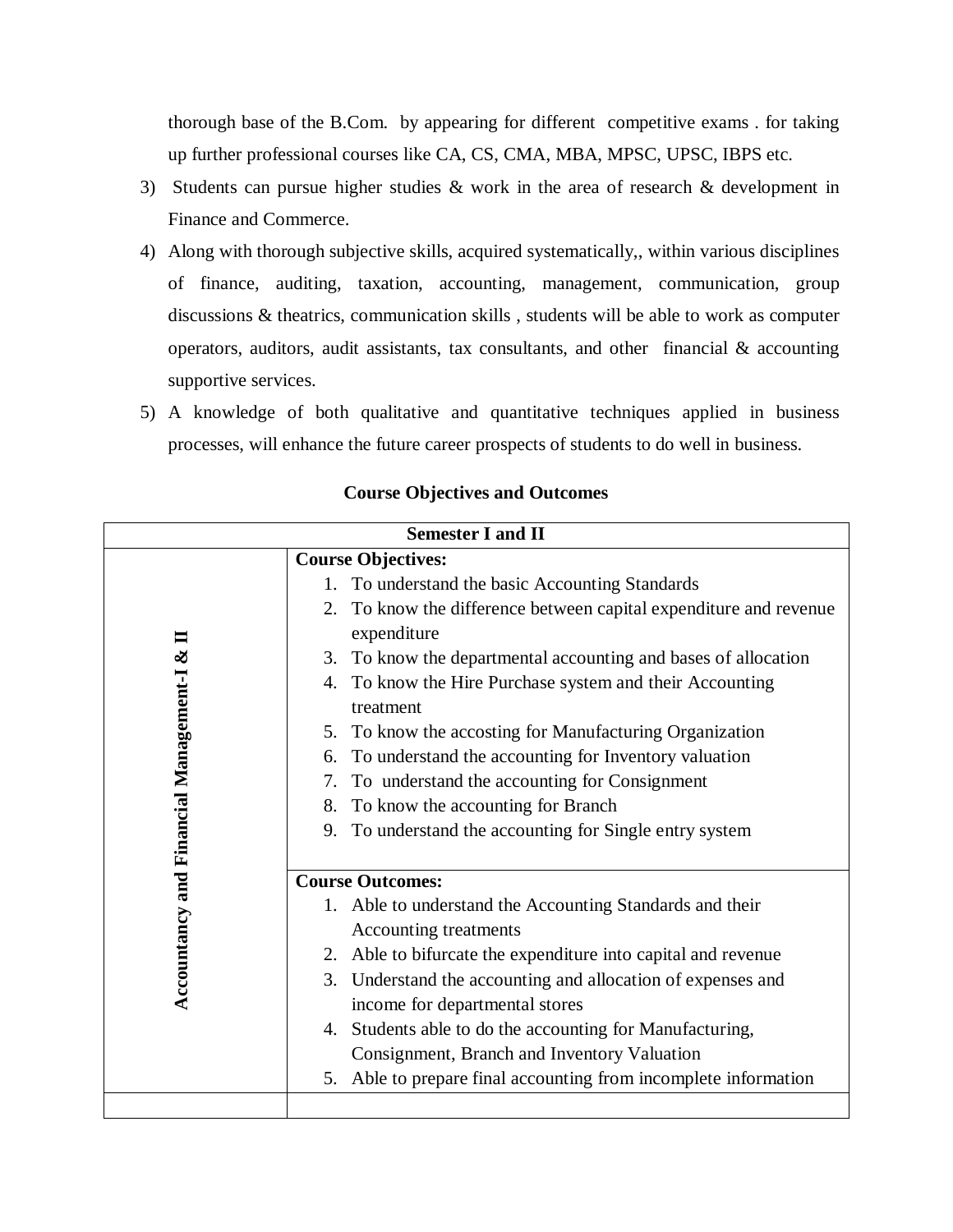|                   | <b>Course Learning Objective</b>                                                                                                 |  |
|-------------------|----------------------------------------------------------------------------------------------------------------------------------|--|
|                   | To understand the economic activity Business<br>1.                                                                               |  |
|                   | 2. To understand the practical aspects and techniques of Business                                                                |  |
|                   | 3. To understand the execution and evaluation of Business                                                                        |  |
|                   | 4. It is expected that this course will prepare learners to lay down a                                                           |  |
|                   | foundation for advanced post-graduate courses in Commerce and                                                                    |  |
|                   | <b>Business Administration.</b>                                                                                                  |  |
|                   | 5. To understand the economic activity Services.                                                                                 |  |
|                   | To understand the practical aspects and features of Services<br>6.                                                               |  |
|                   | 7. To understand the execution and evaluation of Services                                                                        |  |
|                   | 8. It is expected that this course will prepare learners to lay down a                                                           |  |
|                   | foundation for advanced post-graduate courses in Commerce and                                                                    |  |
|                   | <b>Business Administration.</b>                                                                                                  |  |
| Commerce-I and II | <b>Course Learning Outcomes</b>                                                                                                  |  |
|                   | Define and discuss the features and importance of<br>1                                                                           |  |
|                   | Business.                                                                                                                        |  |
|                   | Discuss the impact of environment on Business.<br>2                                                                              |  |
|                   | <b>Discuss</b><br>the<br>of<br>3<br>process<br>Project<br>Planning<br>and                                                        |  |
|                   | implementation.                                                                                                                  |  |
|                   | 4 Define and discuss Entrepreneurship and their types.                                                                           |  |
|                   | Discuss the problems faced by Women Entrepreneurs.<br>5                                                                          |  |
|                   | 6. Define and discuss the features and importance of Media in                                                                    |  |
|                   | Advertising.                                                                                                                     |  |
|                   | 7. Discuss Retailing                                                                                                             |  |
|                   | 8. Discuss the recent trends in Service Sector                                                                                   |  |
|                   | 9. Practically experience and participate in various e-commerce                                                                  |  |
|                   | techniques.                                                                                                                      |  |
|                   | Learning objectives:                                                                                                             |  |
|                   | To understand and apply simple techniques both mathematical                                                                      |  |
|                   | and statistical to business situations, and to arrive at quick and                                                               |  |
|                   | accurate solutions to business problems.                                                                                         |  |
|                   | To apply techniques of commercial arithmetic to financial and<br>$\bullet$                                                       |  |
|                   | business applications, in particular, Insurance, Shares,                                                                         |  |
|                   | Partnership businesses etc.                                                                                                      |  |
|                   | To understand the fundamentals of Operations Research useful<br>٠<br>in forming business strategy in order to maximize profit or |  |
|                   | reduce cost of production, by using the techniques of linear                                                                     |  |
|                   | programming on business variables like cost, no of machines                                                                      |  |
|                   | available etc.                                                                                                                   |  |
|                   | To assist in decision making in Managerial positions in the areas<br>٠                                                           |  |
|                   | of Marketing, Production, Finance and Market Research using                                                                      |  |
|                   | statistical tools of correlation, regression.                                                                                    |  |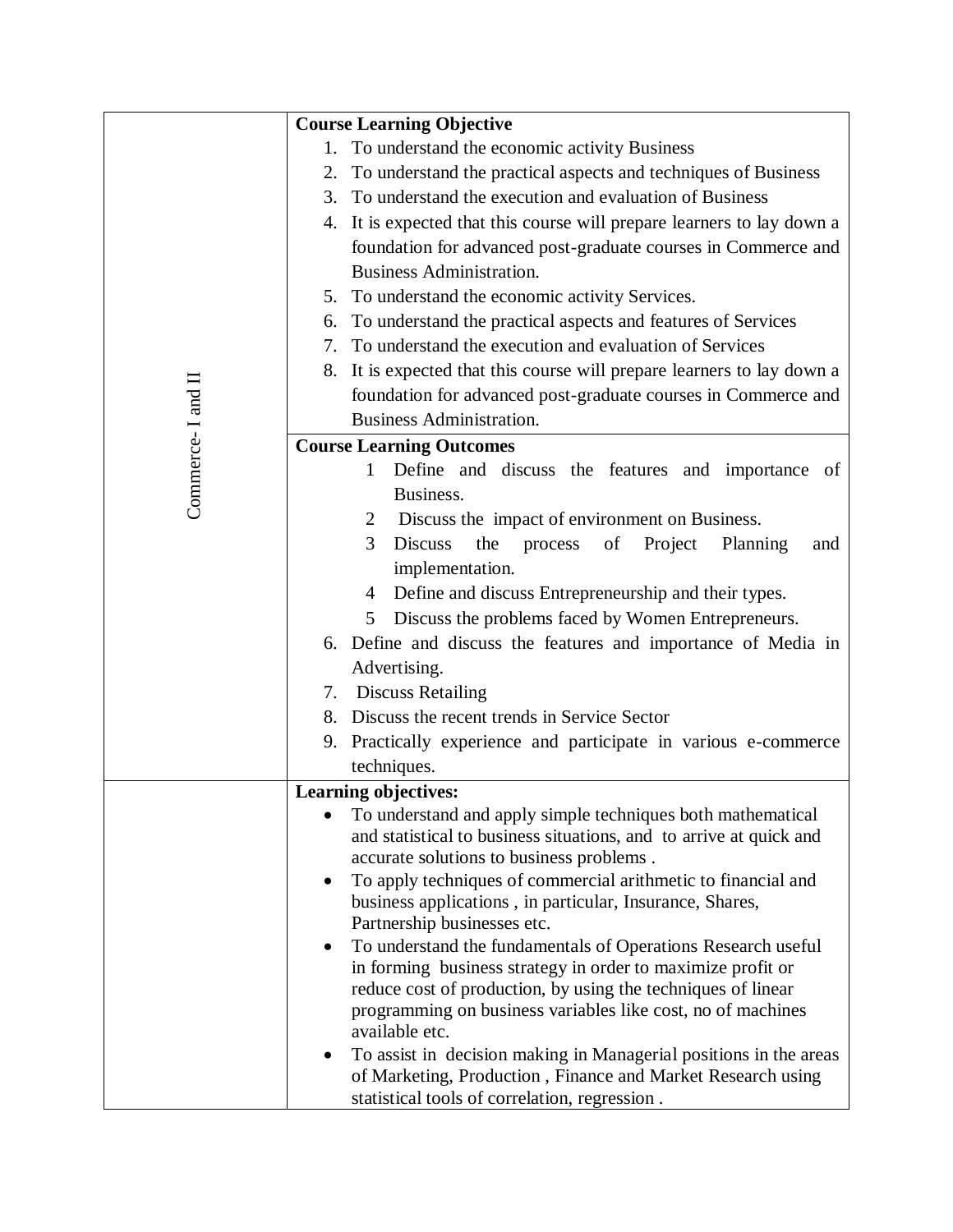|                                                            | To aide in MIS by throwing light to "what If?" kind of<br>$\bullet$<br>questions in business sector and to be able to predict and analyse<br>future trend s in business cycles using the techniques of trend<br>analysis & decision theory.<br>To be able to apply statistical tools based on probability<br>distributions both continuous and discrete, to real life situations<br>in all sectors.                                                                                                                                                                                                                                                                                                                                                                                                                                                                                                                                                                                                                                                                                                                                                                                                                                                                                                                                                                                                                                                                                                                                                                                                                                                                                                                                                                            |
|------------------------------------------------------------|--------------------------------------------------------------------------------------------------------------------------------------------------------------------------------------------------------------------------------------------------------------------------------------------------------------------------------------------------------------------------------------------------------------------------------------------------------------------------------------------------------------------------------------------------------------------------------------------------------------------------------------------------------------------------------------------------------------------------------------------------------------------------------------------------------------------------------------------------------------------------------------------------------------------------------------------------------------------------------------------------------------------------------------------------------------------------------------------------------------------------------------------------------------------------------------------------------------------------------------------------------------------------------------------------------------------------------------------------------------------------------------------------------------------------------------------------------------------------------------------------------------------------------------------------------------------------------------------------------------------------------------------------------------------------------------------------------------------------------------------------------------------------------|
|                                                            | <b>Learning outcome:</b>                                                                                                                                                                                                                                                                                                                                                                                                                                                                                                                                                                                                                                                                                                                                                                                                                                                                                                                                                                                                                                                                                                                                                                                                                                                                                                                                                                                                                                                                                                                                                                                                                                                                                                                                                       |
| hematics and Statistics -I and II<br>$\rm \overline{M}$ at | Mathematical and Statistical techniques is a core course in the<br>B.Com. course offered at the first year.<br>The course basically gives students knowledge about the<br>$\bullet$<br>mathematical and statistical tools used in business decision<br>making.<br>How to collate, arrange and tabulate and organize data to make<br>$\bullet$<br>quick, correct and meaningful conclusions.<br>To understand the application of mathematical techniques to<br>commercial and business applications like stocks, shares,<br>interest, partnerships etc.<br>To understand the basics of operations in business cycles like<br>linear programming problems which help in decision making<br>in business typically in how to maximise profits and minimise<br>production cost.<br>To apply the fundamentals of probability theory in industrial<br>statistics using probability distribution theory to predict<br>unknown situations more accurately with least error.<br>To understand the correlation between various variables in any<br>business set up and use this relationship to predict the future<br>or trend. Analysis of the trend would also give the manager<br>the insight into strategic business decisions as well as<br>interventional strategies to be implemented as information to<br>the Management.<br>MIS (Management Information Systems) like answering what<br>- if kind of questions to business situations using regression<br>analysis and predicting the future trend<br>Basic knowledge regarding CPI, SENSEX, and other indices<br>in day to day financial applications applied to the real world<br>situations.<br>Fundamentals of market research as well as right inferences to be<br>drawn in business situations based on statistical tools. |
| $\cup$<br>$O$ $\Rightarrow$ $L$                            | ∞ ↓ Learning Objectives                                                                                                                                                                                                                                                                                                                                                                                                                                                                                                                                                                                                                                                                                                                                                                                                                                                                                                                                                                                                                                                                                                                                                                                                                                                                                                                                                                                                                                                                                                                                                                                                                                                                                                                                                        |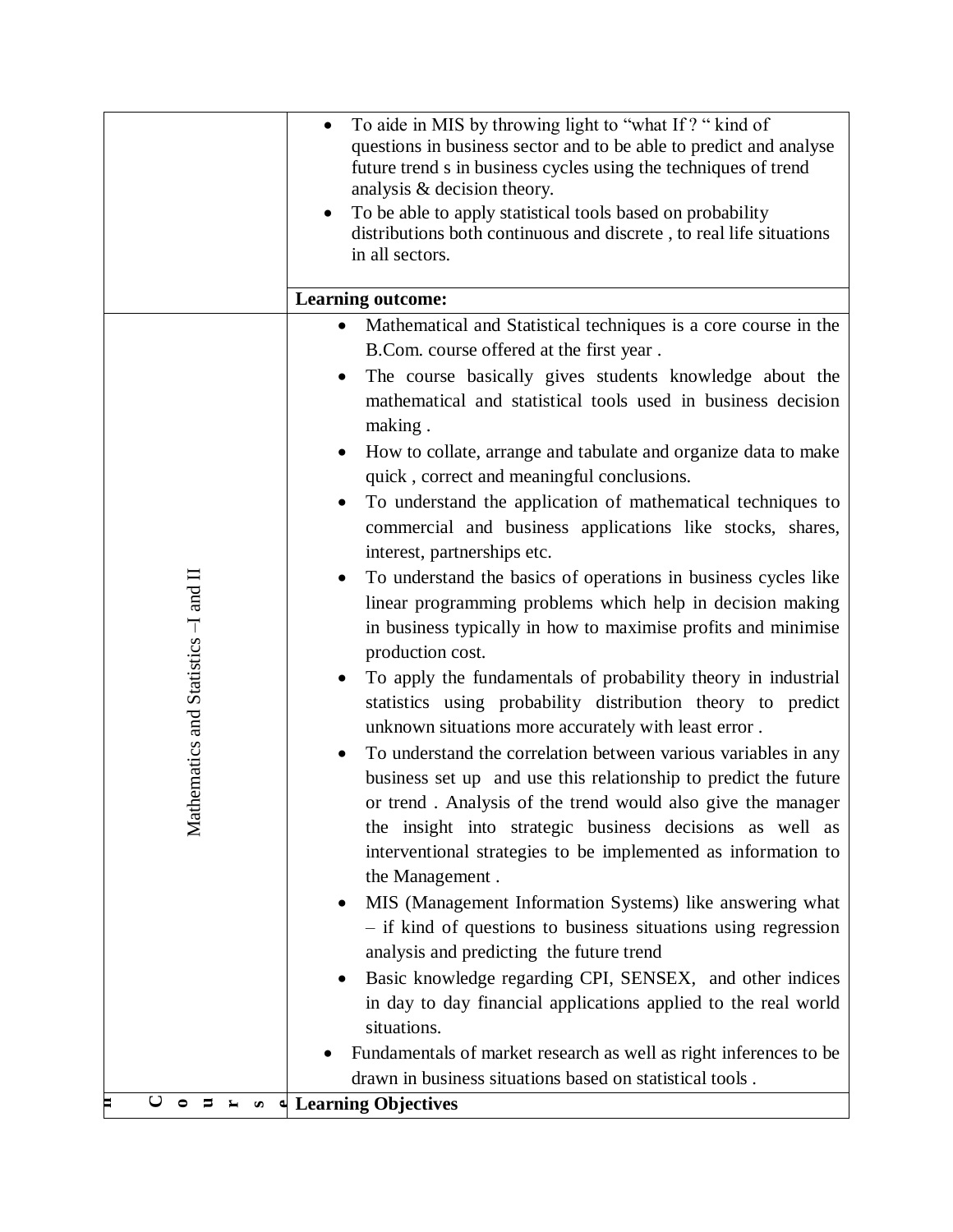|                                | • To understand the pluralistic nature of Indian society                |
|--------------------------------|-------------------------------------------------------------------------|
|                                | • To sensitize about the gender disparity in society.                   |
|                                | • To understand diversity as difference and disparity as inequality.    |
|                                | • To understand the philosophy and structure of the Constitution of     |
|                                | India and government bodies working at different levels of government   |
|                                | administration                                                          |
|                                | • To create awareness about growing social problems in India            |
|                                | To understand the impact of globalisation on Indian society             |
|                                | • To introduce the concept of Human Rights and fundamental rights       |
|                                | • To understand the importance of environment and sustainable           |
|                                | development                                                             |
|                                | • To recognize factors that cause stress and conflict in present times  |
|                                | • Awareness of social problems of Indian society: its challenges and    |
|                                | remedies                                                                |
|                                | <b>Learning outcome</b>                                                 |
|                                | • This course is designed to create social awareness at a preliminary   |
|                                | level for students across the board                                     |
|                                | • To help the students to upgrade their knowledge on current challenges |
|                                | and issues of Indian society                                            |
|                                | · To sensitize students about social problems plaguing Indian society   |
|                                | and to emphasize the role of educated youth to address the same.        |
|                                | • This course is designed to create social awareness at a preliminary   |
|                                | level for students across the board                                     |
|                                | • To help the students to upgrade their knowledge on current challenges |
|                                | and issues of Indian society                                            |
|                                | • To sensitize students about social problems plaguing Indian society   |
|                                | and to emphasize the role of educated youth to address the same.        |
|                                |                                                                         |
|                                | <b>Course Objectives:</b>                                               |
|                                | • Acquire an awareness of the environment as a whole.                   |
|                                | • Increase an awareness of the importance of living in harmony with the |
|                                | environment;                                                            |
|                                | • Develop an understanding of the interdisciplinary and holistic nature |
|                                | of the environment                                                      |
|                                | • Develop knowledge and understanding of environmental issues.          |
|                                | • Gain a variety of experiences and acquire a basic understanding and   |
|                                | knowledge about the environment and its allied problems.                |
| Environmental Studies-I and II | Implement measures for the improvement and protection of                |
|                                | environment.                                                            |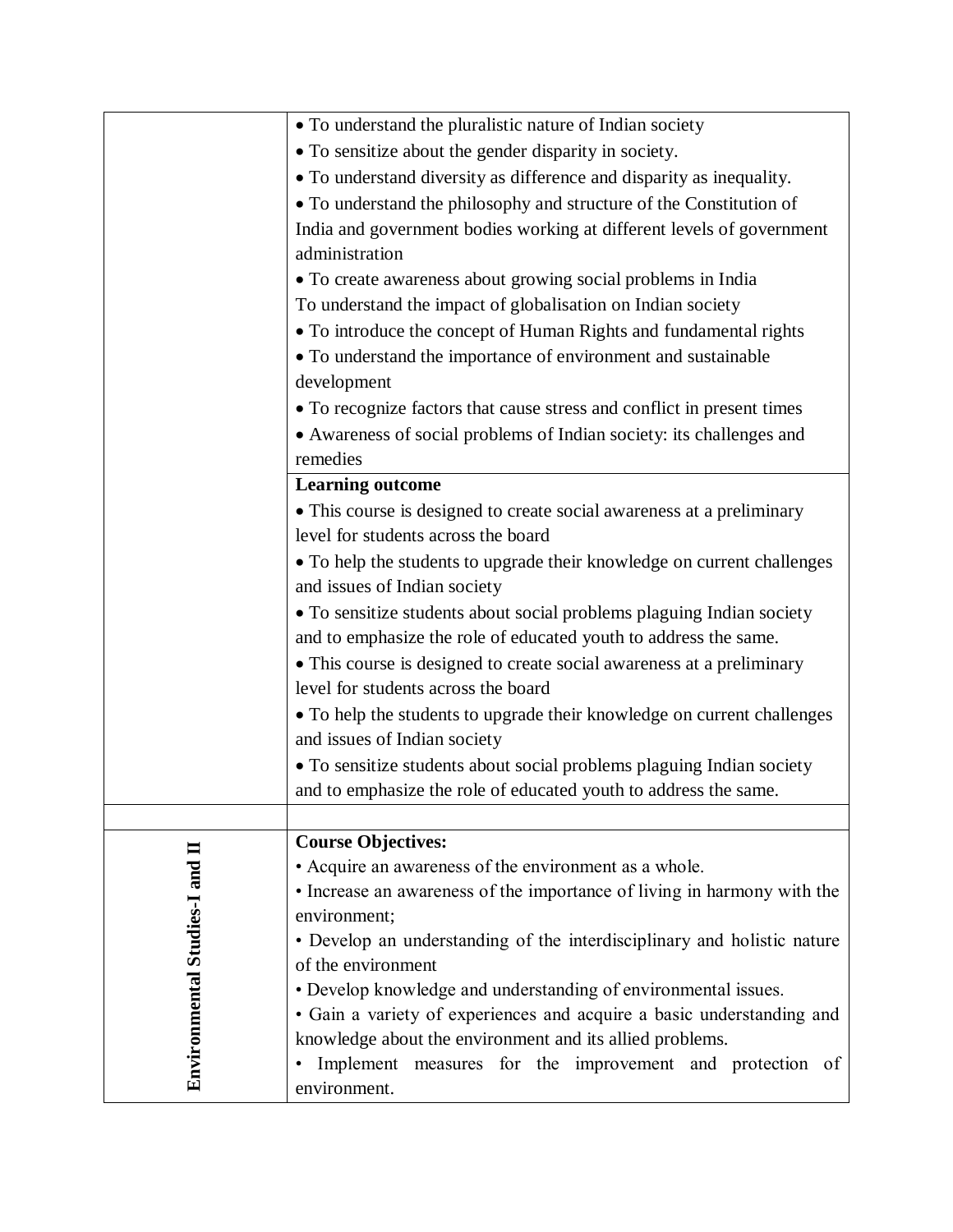| <b>Learning Outcome:</b>                                                     |
|------------------------------------------------------------------------------|
| • Acquire an attitude of concern for the environment.                        |
| • Acquire the skills for identifying and solving environmental problems.     |
| • Apply systems concepts and methodologies to analyze and understand         |
| environmental processes. • Create better quality environment at the          |
| place of work and home.                                                      |
| • Participate in improvement and protection of environment.                  |
| Implement measures for the improvement and protection of<br>$\bullet$        |
| environment.                                                                 |
| • Interpret maps of any region and read the information shown in the         |
| map.                                                                         |
| • Reflect critically about their roles and identities as citizens, consumers |
| and environmental factors in a complex, interconnected world.                |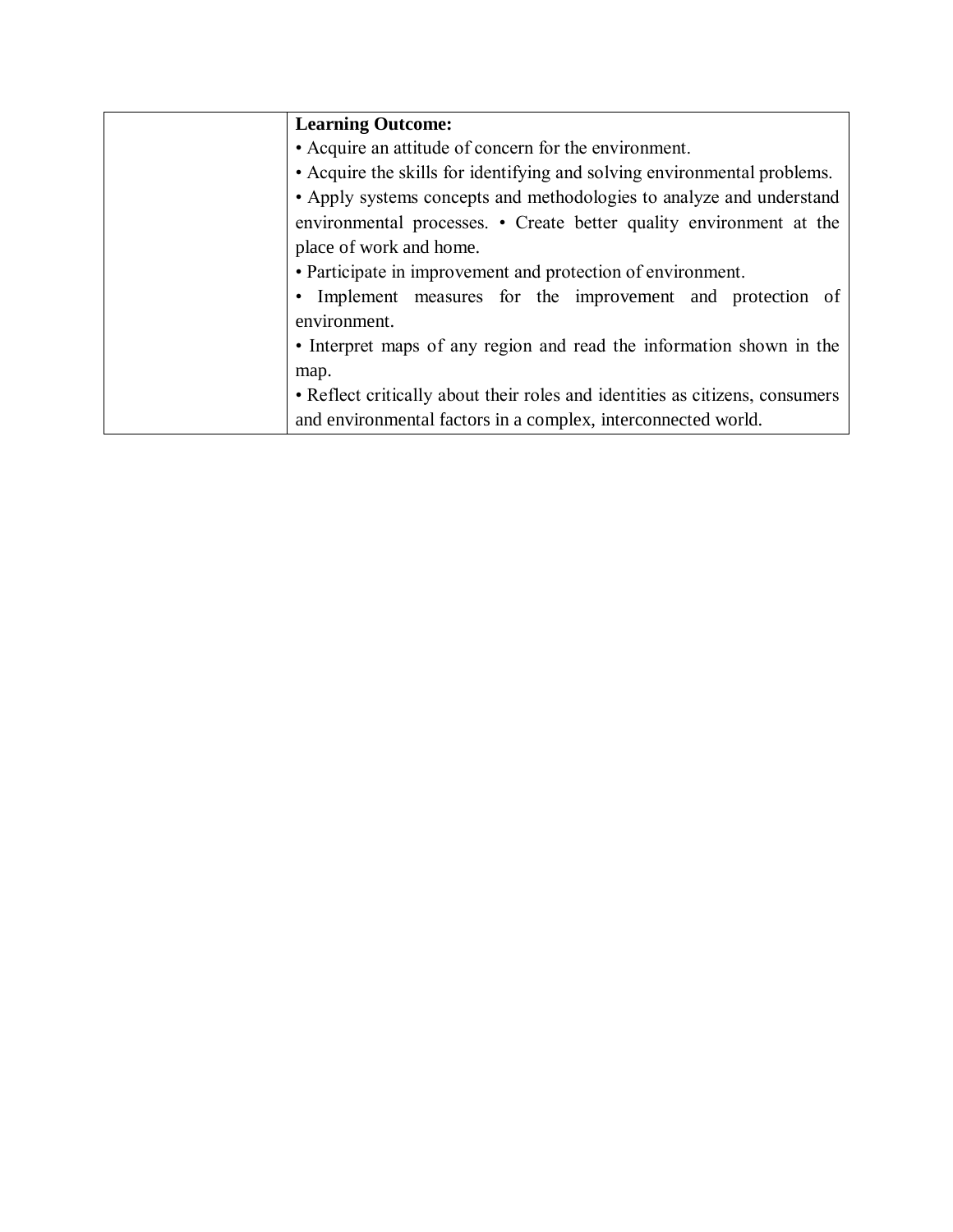|                                                    | <b>Course Objectives:</b>                                                                                                                        |
|----------------------------------------------------|--------------------------------------------------------------------------------------------------------------------------------------------------|
|                                                    | To make students understand meaning and scope of business<br>$\bullet$                                                                           |
|                                                    | economies.                                                                                                                                       |
|                                                    | To understand demand function & demand forecasting.<br>٠                                                                                         |
|                                                    | To understand production function & production decisions.<br>$\bullet$                                                                           |
|                                                    | To create awareness about cost concept of short run $\&$ long run<br>$\bullet$                                                                   |
|                                                    | To understand different market structure in an economy.<br>$\bullet$                                                                             |
|                                                    | To make student aware about price & output decision making under<br>$\bullet$                                                                    |
|                                                    | different market structure.                                                                                                                      |
|                                                    | To explain the features of monopoly $\&$ perfect competition $\&$ their<br>$\bullet$                                                             |
|                                                    | shot run & long run production decisions.                                                                                                        |
|                                                    | To explain the features of oligopoly & monopolistic competition and<br>$\bullet$                                                                 |
|                                                    | their price output decision in short run $&$ long run.                                                                                           |
|                                                    | To understand different pricing practices.<br>٠                                                                                                  |
|                                                    | To analysis the project selection by a firm                                                                                                      |
| <b>Business Economics Semester I and II</b>        | <b>Learning Outcome:</b>                                                                                                                         |
|                                                    | By end of this course students will have an understanding of business<br>٠                                                                       |
|                                                    | economies & various concepts used in business economics.                                                                                         |
|                                                    | Students will get an understanding of demand function, production<br>$\bullet$                                                                   |
|                                                    | function & cost function.                                                                                                                        |
|                                                    | Students will learn about micro economic concepts. Further business<br>$\bullet$                                                                 |
|                                                    | decision making & problem solving ability of a firms will be clear to                                                                            |
|                                                    | them.                                                                                                                                            |
|                                                    | By the end of this course student's will be able to distinguish between                                                                          |
|                                                    | different market structure.                                                                                                                      |
|                                                    | Student's will understand how to select a project by applying different<br>$\bullet$                                                             |
|                                                    | methods of capital budgeting.                                                                                                                    |
|                                                    | The pricing practices adopted by a firm in real market condition.<br>$\bullet$<br>Practical examples to understand the real economic conditions. |
|                                                    |                                                                                                                                                  |
|                                                    | <b>Semester III and IV</b>                                                                                                                       |
|                                                    | <b>Course Objectives:</b>                                                                                                                        |
|                                                    | To understand the accounting procedure for partnership firms:<br>1.                                                                              |
|                                                    | Admission of partner<br>a)                                                                                                                       |
|                                                    | Retirement of partners<br>b)                                                                                                                     |
|                                                    | Death of partner<br>C)                                                                                                                           |
|                                                    | Dissolution of firm<br>d)                                                                                                                        |
|                                                    | Piecemeal distribution<br>e)                                                                                                                     |
| Accountancy and Financial<br>Management-III and IV | Conversion of firm into company<br>f)                                                                                                            |
|                                                    | 2. To understand the Company accounting and procedure:                                                                                           |
|                                                    | Issue of shares and Debentures                                                                                                                   |
|                                                    | b) Redemption of shares and debentures                                                                                                           |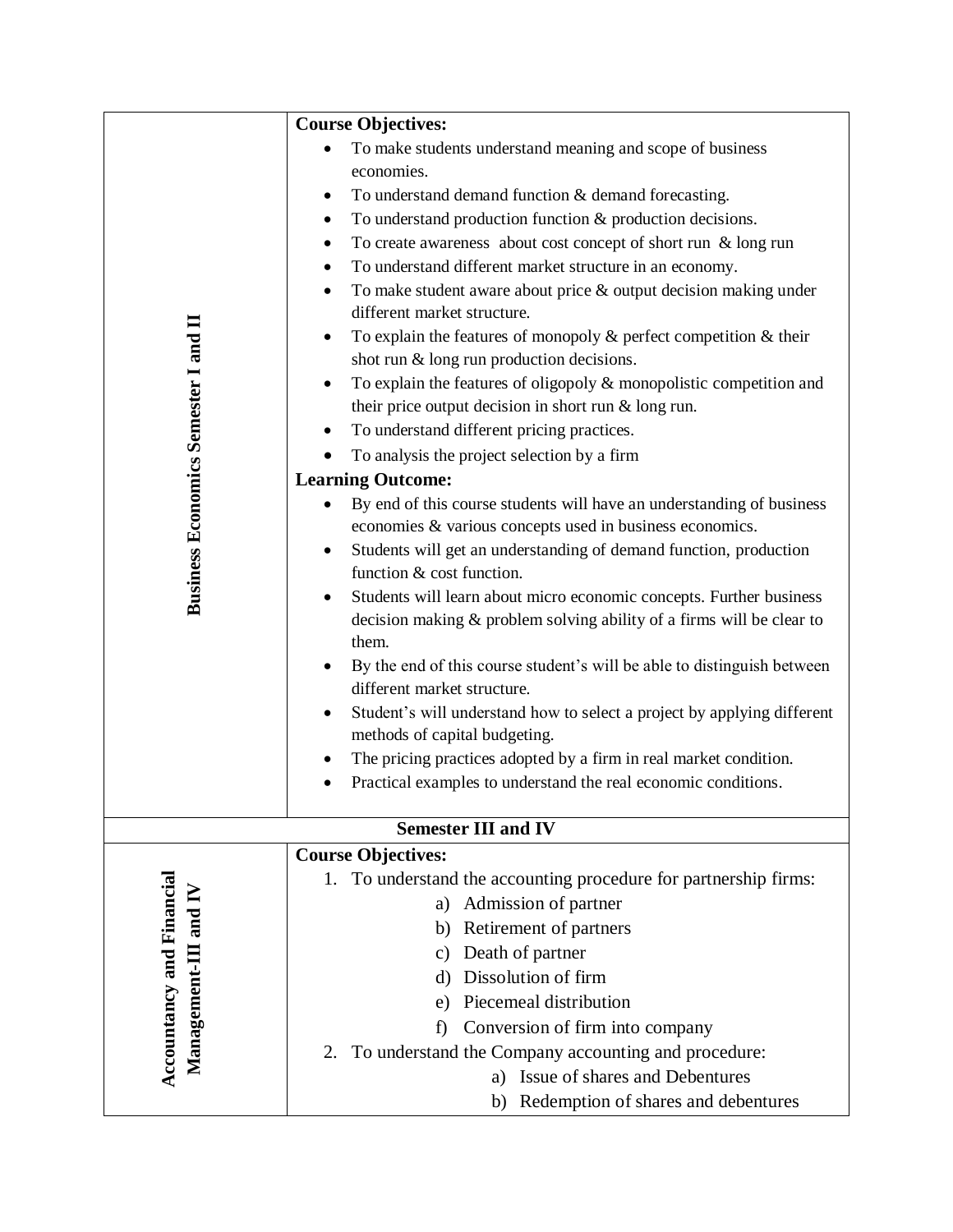|                                   | 3. To know the allocation of expenses and income into pre and post       |
|-----------------------------------|--------------------------------------------------------------------------|
|                                   | incorporation                                                            |
|                                   | <b>Course Outcomes:</b>                                                  |
|                                   | 1. Students can able to understand the concept and accounting            |
|                                   | procedures for Partnership firms and partners:                           |
|                                   | Admission of partner<br>a)                                               |
|                                   | Retirement of partners<br>b)                                             |
|                                   | Death of partner<br>$\mathbf{c})$                                        |
|                                   | Dissolution of firm<br>d)                                                |
|                                   | Piecemeal distribution<br>e)                                             |
|                                   | Conversion of firm into company<br>f)                                    |
|                                   | 2. Able to understand and prepare Journal entries for :                  |
|                                   | Issue of shares and Debentures<br>a)                                     |
|                                   | Redemption of shares and debentures<br>b)                                |
|                                   | Students can able to prepare profit and loss account and allocate<br>3.  |
|                                   | the income and expenses into pre and post incorporation of               |
|                                   | company.                                                                 |
|                                   |                                                                          |
|                                   | <b>Course Learning Objective</b>                                         |
|                                   | To highlight the role of advertising for the success of brands and<br>1. |
|                                   | its importance within the marketing function of a company.               |
|                                   | 2. It aims to orient learners towards the practical aspects and          |
|                                   | techniques of advertising.                                               |
|                                   | 3. It is expected that this course will prepare learners to lay down a   |
|                                   | foundation for advanced post-graduate courses in advertising             |
|                                   |                                                                          |
|                                   | To highlight the role of advertising for the success of brands and<br>4. |
|                                   | its importance within the marketing function of a company.               |
|                                   | 5. It aims to orient learners towards the practical aspects and          |
|                                   | techniques of advertising.                                               |
|                                   | 6. It is expected that this course will prepare learners to lay down a   |
|                                   | foundation for advanced post-graduate courses in advertising             |
| Advertising I-Semester-III and IV | <b>Course Learning Outcomes</b>                                          |
|                                   | Define and discuss the features and importance of Advertising.<br>1      |
|                                   | Compare different types of advertising agencies.<br>$\overline{2}$       |
|                                   | Define and discuss the Economic & Social Aspects of<br>3                 |
|                                   | Advertising                                                              |
|                                   | State the various techniques of Brand Building.<br>4                     |
|                                   | State the various aspects of Special Purpose Advertising .<br>5          |
|                                   | Distinguish between advertising and publicity<br>6                       |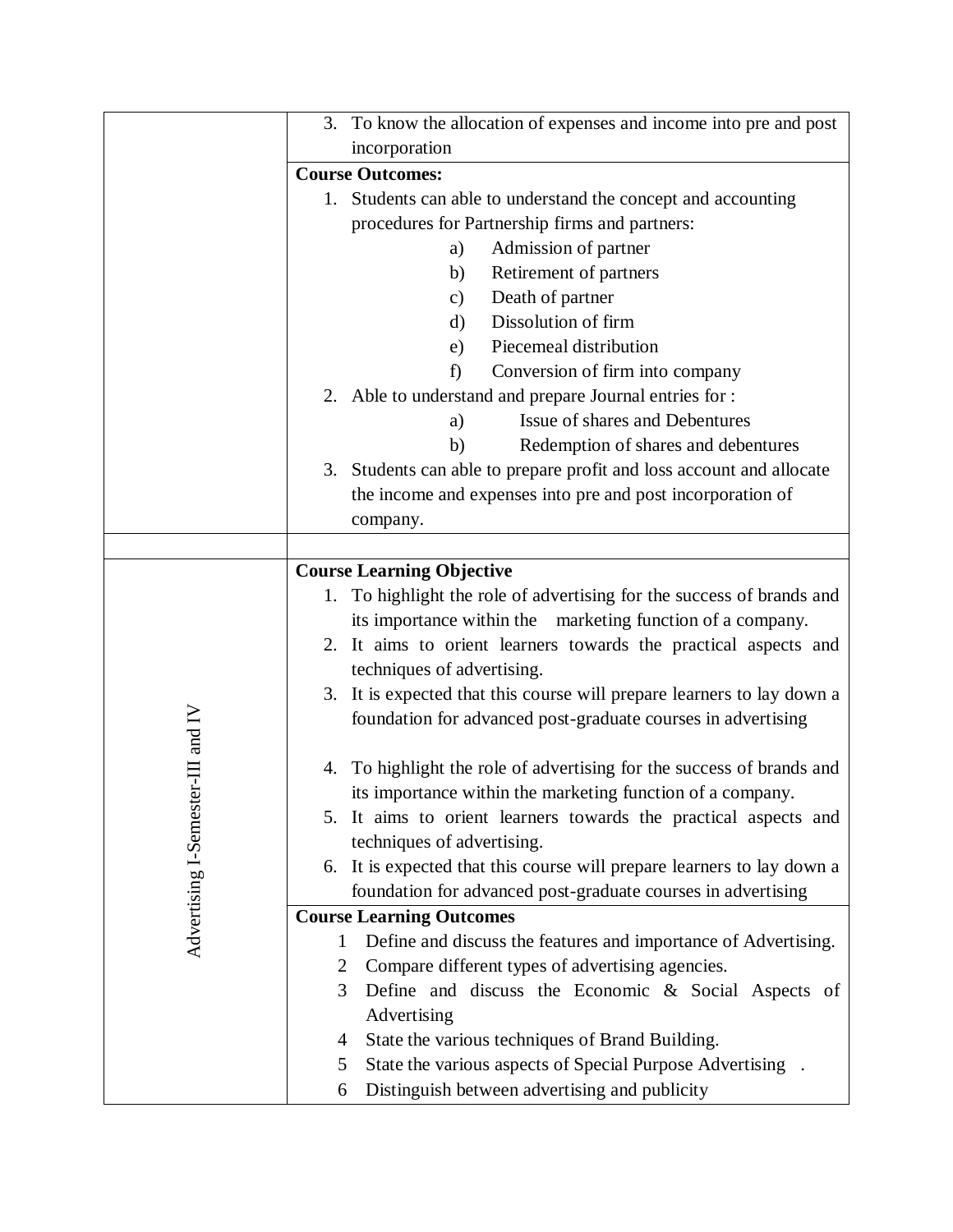|                                                                   | Define and discuss the features and importance of Media in<br>1<br>Advertising.<br>Discuss the planning of an advertising campaign<br>$\overline{2}$<br>Discuss the Execution and Evaluation of Advertising<br>3<br>Apply the Fundamentals of Creativity in Advertising to<br>4<br>create bill board advertisements.                                                                                                                                                                                                                                                                                                                                                                                                                                         |
|-------------------------------------------------------------------|--------------------------------------------------------------------------------------------------------------------------------------------------------------------------------------------------------------------------------------------------------------------------------------------------------------------------------------------------------------------------------------------------------------------------------------------------------------------------------------------------------------------------------------------------------------------------------------------------------------------------------------------------------------------------------------------------------------------------------------------------------------|
|                                                                   | <b>Learning Objective</b>                                                                                                                                                                                                                                                                                                                                                                                                                                                                                                                                                                                                                                                                                                                                    |
| Introduction Auditing-Semester-IV                                 | 1. To understand the concept, meaning and objectives of Auditing.<br>2. To understand the systematic examination of books of records<br>with the financial statements to find true and fair financial<br>position of company.<br>3. To understand the nature and purposes of an engagement letter<br>and explain the importance and elements of audit planning and<br>explain the purposes of audit working paper and apply the<br>concepts behind the preparation and organization of audit<br>working papers.<br>4. To understand the basics of various types of audit<br>5. To understand the responsibilities for the preparation, planning,<br>conduct and close out of internal audit.<br>6. To understand how to vouch income and expenses and verify |
|                                                                   | assets and liabilities. Learning outcomes:                                                                                                                                                                                                                                                                                                                                                                                                                                                                                                                                                                                                                                                                                                                   |
|                                                                   | <b>Learning Outcomes</b><br>The students will be able to learn<br>1. What are the types of audit and its advantages and disadvantages                                                                                                                                                                                                                                                                                                                                                                                                                                                                                                                                                                                                                        |
|                                                                   | 2. How to plan an audit, the audit process and the documents to be<br>prepared during auditing.<br>3. How to find out true and fair financial position of the company<br>by vouching the income and expenses and verifying the assets<br>and liabilities of company.                                                                                                                                                                                                                                                                                                                                                                                                                                                                                         |
|                                                                   |                                                                                                                                                                                                                                                                                                                                                                                                                                                                                                                                                                                                                                                                                                                                                              |
| Finance-Semester-<br>Production and<br>Management<br>$\mathbf{N}$ | <b>Learning Objective</b><br>To understand the concept of Production and Inventory<br>1.<br>Management<br>To understand the concept of quality management and its tools<br>2.<br>and techniques.<br>To understand existing financial system<br>3.<br>To acquaint the students with the working of financial markets in<br>4.<br>India.                                                                                                                                                                                                                                                                                                                                                                                                                       |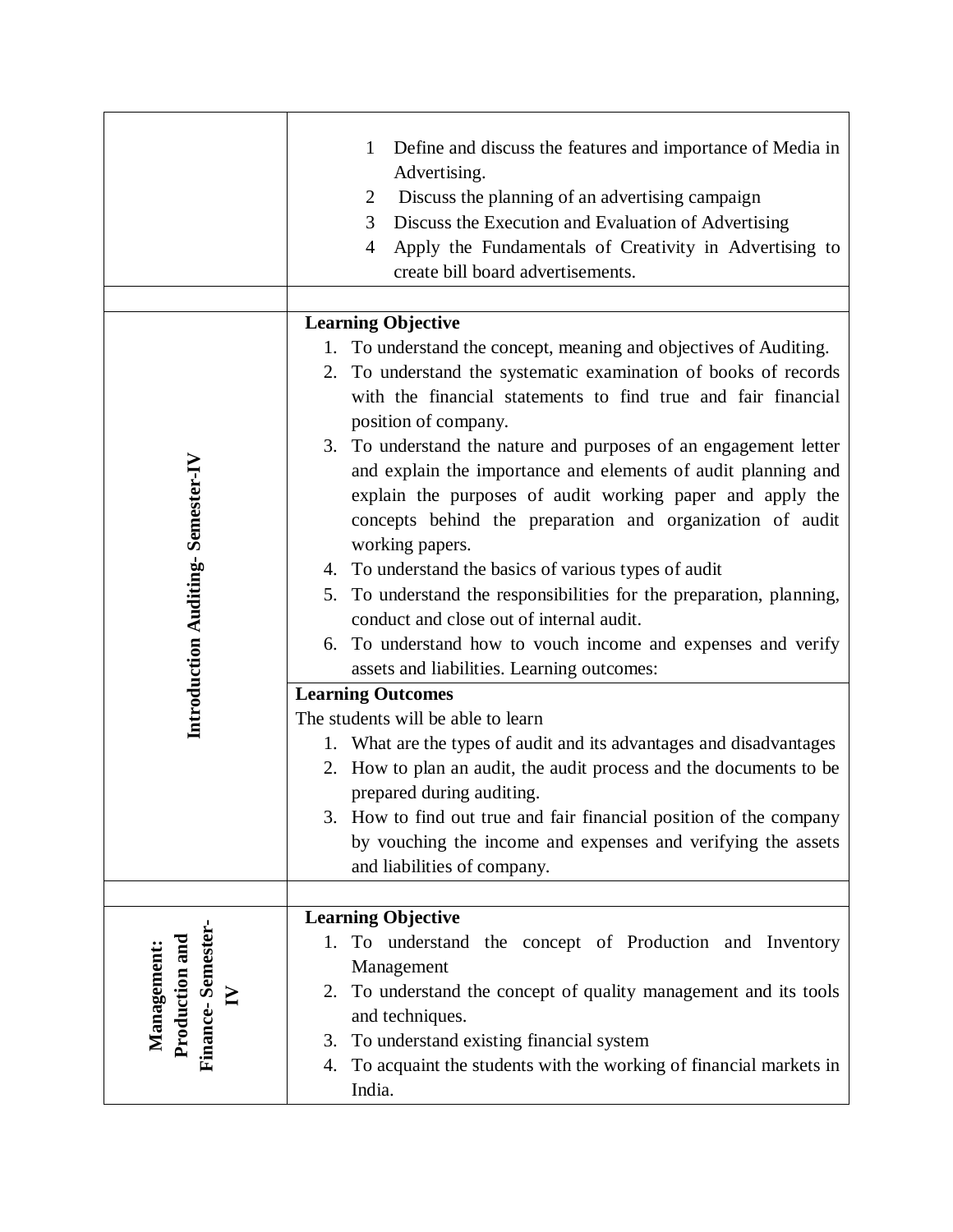|                           |                                    | 5. To understand the structure and composition of Capital Market    |  |
|---------------------------|------------------------------------|---------------------------------------------------------------------|--|
|                           | 6.                                 | To understand the recent trends in Finance                          |  |
|                           |                                    | <b>Learning Outcomes</b>                                            |  |
|                           | The students will be able to learn |                                                                     |  |
|                           |                                    | 1. Various techniques and tools for Inventory management            |  |
|                           |                                    | 2. Various techniques and tools for quality management like quality |  |
|                           |                                    | circle, TQM, Six Sigma, Kaizen and SERQUAL                          |  |
|                           |                                    | 3. Structure of Indian Financial market                             |  |
|                           |                                    | 4. Role of SEBI and Stock Exchanges                                 |  |
|                           | 5.                                 | Concept, advantages of Mutual Fund                                  |  |
|                           | 6.                                 | Derivative Market                                                   |  |
|                           |                                    | 7. Concept of Start-up ventures                                     |  |
|                           | 8.                                 | Role of Micro Finance in Indian Economy                             |  |
|                           |                                    |                                                                     |  |
| <b>Foundation Course-</b> |                                    | <b>Learning Objectives:</b>                                         |  |
| <b>III</b> and <b>IV</b>  | i.                                 | Develop a basic understanding about issues related to Human         |  |
|                           |                                    | Rights of weaker sections, ecology, and science and                 |  |
|                           |                                    | technology.                                                         |  |
|                           | ii.                                | Gain an overview of competitive examinations in certain             |  |
|                           |                                    | career choices.                                                     |  |
|                           | iii.                               | Appreciate the importance of developing a scientific temper         |  |
|                           |                                    | towards technology and its use in everyday life.                    |  |
|                           |                                    | <b>Learning Outcomes:</b>                                           |  |
|                           | i.                                 | Students will be sensitized to issues on human rights,              |  |
|                           |                                    | ecology, and, science and technology.                               |  |
|                           | ii.                                | Students will have a basic understanding of Competitive             |  |
|                           |                                    | examinations.                                                       |  |
|                           | iii.                               | Students will be inculcated with scientific temper and the use      |  |
|                           |                                    | of technology in everyday life                                      |  |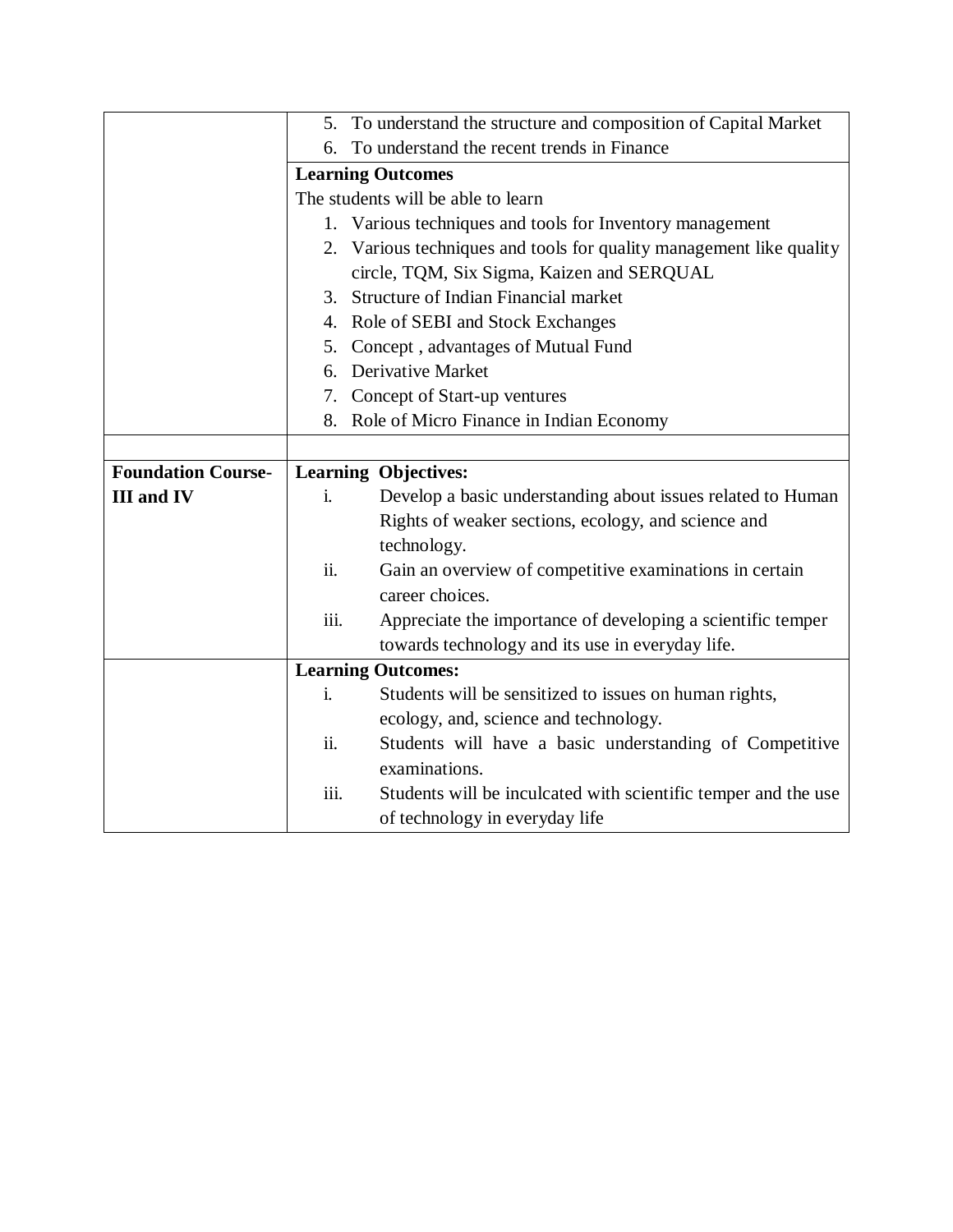|                                               | <b>Learning Objectives:</b>                                                                                                                                                                                                                                                                                                                                                                                                                                                                                                                                                                                                                                                                                                                                                                                                                                                                                                                                                                                                                                                                                                                                                                                                                                                                                                                                                                                                                                                                                                      |
|-----------------------------------------------|----------------------------------------------------------------------------------------------------------------------------------------------------------------------------------------------------------------------------------------------------------------------------------------------------------------------------------------------------------------------------------------------------------------------------------------------------------------------------------------------------------------------------------------------------------------------------------------------------------------------------------------------------------------------------------------------------------------------------------------------------------------------------------------------------------------------------------------------------------------------------------------------------------------------------------------------------------------------------------------------------------------------------------------------------------------------------------------------------------------------------------------------------------------------------------------------------------------------------------------------------------------------------------------------------------------------------------------------------------------------------------------------------------------------------------------------------------------------------------------------------------------------------------|
| <b>Business Economics Semester III and IV</b> | To explain the economy as a whole for macroeconomic<br>1.<br>understanding.<br>To valuable macro-economic condition such as influence,<br>2.<br>unemployment, & growth.<br>To provide a clear explanation of many aspects of aggregative<br>3.<br>economic variables.<br>To make student aware about national income and its<br>4.<br>importance.<br>To understand various concept of public finance.<br>5.<br>To analysis the various components of public finance.<br>6.<br>To understand the budgeting objectives of central government.<br>7.<br>To understand the objective $&$ functioning of fiscal $&$<br>8.<br>monetary policy.<br><b>Course Outcomes:</b><br>1. By the end of this course students are expected to understand<br>macroeconomic concept & it's relevance to Indian economy.<br>2. Students are expected to understand the investment function $\&$<br>consumption function & it's practical relevance.<br>The idea of money, price and inflation should be clear from<br>3.<br>macroeconomics point of view. The macroeconomics predomination<br>in policy decision should be clear to the students.<br>Student are expected to understand meaning of public finance $\&$ the<br>4.<br>scope of its studying.<br>The details explanation of public revenue, public expenditure & public<br>5.<br>debt is expected to provide greater inside of government finance.<br>6. The make students analysis the different monetary $\&$ fiscal policy<br>decision taken by the government in due course of time |
|                                               | <b>Semester V and VI</b>                                                                                                                                                                                                                                                                                                                                                                                                                                                                                                                                                                                                                                                                                                                                                                                                                                                                                                                                                                                                                                                                                                                                                                                                                                                                                                                                                                                                                                                                                                         |
| Accounting V and VI<br>Subject: Financial     | <b>Course Objectives:</b><br>To know the accounting for Personal Investment<br>1.<br>To know the accounting for Company:<br>2.<br>Company final account<br>a)<br>Buy back of equity shares<br>b)<br>Internal reconstruction<br>$\mathcal{C}$ )<br><b>Amalgamation of Companies</b><br>d)<br>Underwriting of shares and debentures<br>e)<br>Liquidation of company<br>f)                                                                                                                                                                                                                                                                                                                                                                                                                                                                                                                                                                                                                                                                                                                                                                                                                                                                                                                                                                                                                                                                                                                                                          |
|                                               | <b>Course Outcomes:</b>                                                                                                                                                                                                                                                                                                                                                                                                                                                                                                                                                                                                                                                                                                                                                                                                                                                                                                                                                                                                                                                                                                                                                                                                                                                                                                                                                                                                                                                                                                          |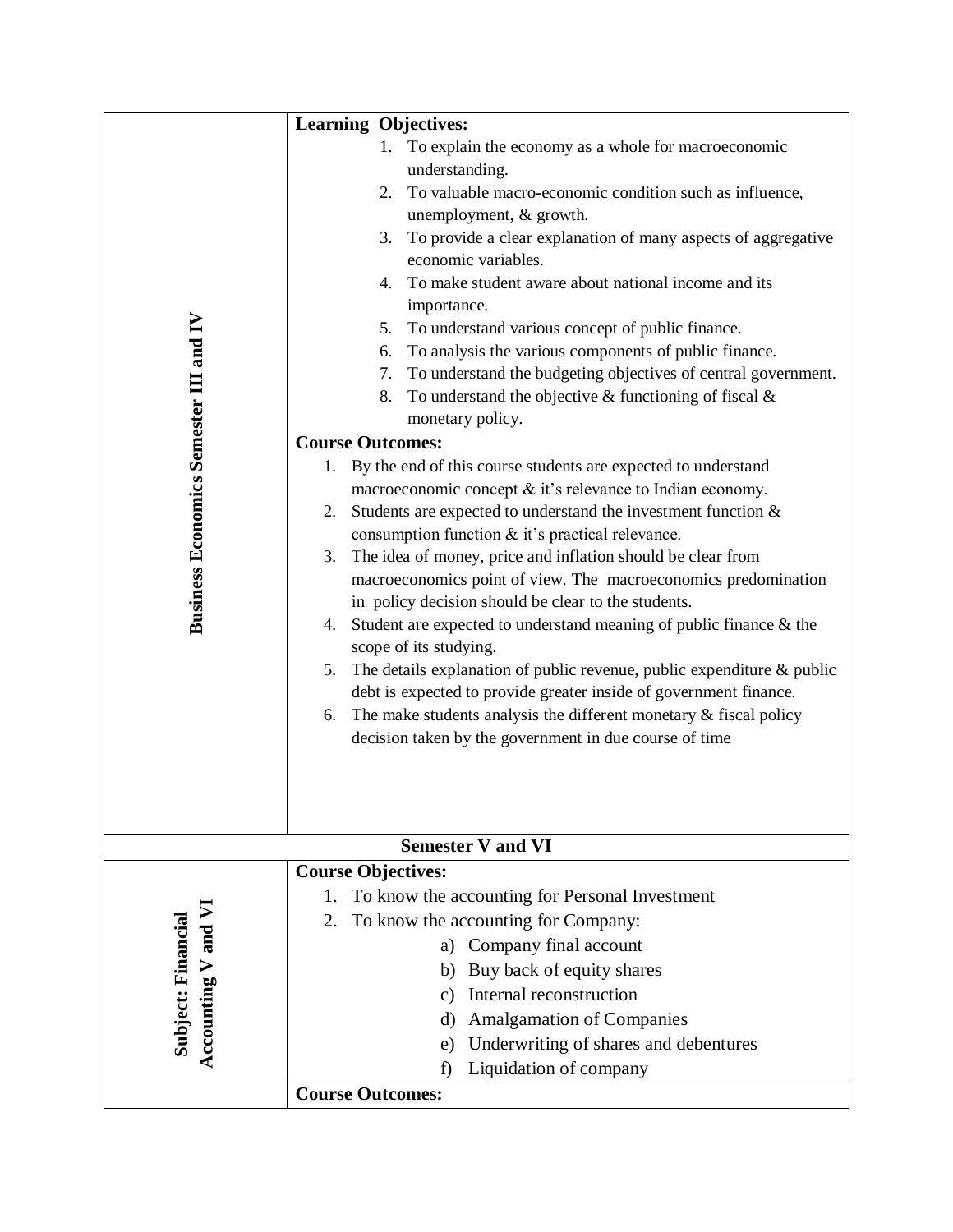|                                                                      |                         | 1. Students can able to prepare and understand the AS 13            |
|----------------------------------------------------------------------|-------------------------|---------------------------------------------------------------------|
|                                                                      | 2.                      | Able to prepare the company final accounts and the importance       |
|                                                                      |                         | of notes to accounts and Internal Reconstruction of Company,        |
|                                                                      |                         | Amalgamation                                                        |
|                                                                      |                         | 3. Calculate and pass journal entries for Buy Back of Equity shares |
|                                                                      |                         | 4. Calculate the liability and journal entries for underwriting of  |
|                                                                      |                         | shares and debentures                                               |
|                                                                      |                         | 5. Realization of assets and distribution of income amongst the     |
|                                                                      |                         | liability                                                           |
|                                                                      |                         | <b>Course Objectives:</b>                                           |
|                                                                      |                         | To know the income tax                                              |
|                                                                      | 2.                      | To know the residential status of Individual                        |
|                                                                      | 3.                      | To know the computation of income under the head:                   |
|                                                                      |                         | a) Salary                                                           |
| Subject: Direct Taxes<br>Semester-V                                  |                         | b) House property                                                   |
|                                                                      |                         | c) Capital gain                                                     |
|                                                                      |                         | Business and profession<br>$\rm d$                                  |
|                                                                      |                         | e) Other sources                                                    |
|                                                                      |                         | 4. To know the deduction under section 80                           |
|                                                                      | 5.                      | To know how to compute total taxable income of Individual           |
|                                                                      | <b>Course Outcomes:</b> |                                                                     |
|                                                                      |                         |                                                                     |
|                                                                      |                         | Able to understand the difference between direct tax and indirect   |
|                                                                      |                         | tax                                                                 |
|                                                                      |                         | 2. Able to understand and compute the residential status of         |
|                                                                      |                         | Individual                                                          |
|                                                                      |                         | 3. Able to compute the income under the head:                       |
|                                                                      |                         | Salary<br>a)                                                        |
|                                                                      |                         | House property<br>b)                                                |
|                                                                      |                         | Capital gain<br>$\mathbf{c})$                                       |
|                                                                      |                         | Business and profession<br>$\rm d$                                  |
|                                                                      |                         | Other sources<br>e)                                                 |
|                                                                      | 4.                      | Able to understand the deduction under section 80                   |
|                                                                      | 5.                      | Able to compute the total taxable income of the individual          |
|                                                                      |                         |                                                                     |
|                                                                      |                         | <b>Course Objectives:</b>                                           |
|                                                                      | 1.                      | To know the meaning and need of GST in India                        |
|                                                                      | 2.                      | To understand the different concept under GST                       |
| GST)                                                                 | 3.                      | To know and calculate:                                              |
| (Introduction to<br><b>Indirect Taxes</b><br>Semester-VI<br>Subject: |                         | a) Scope of GST<br>Computation of Liability under GST<br>b)         |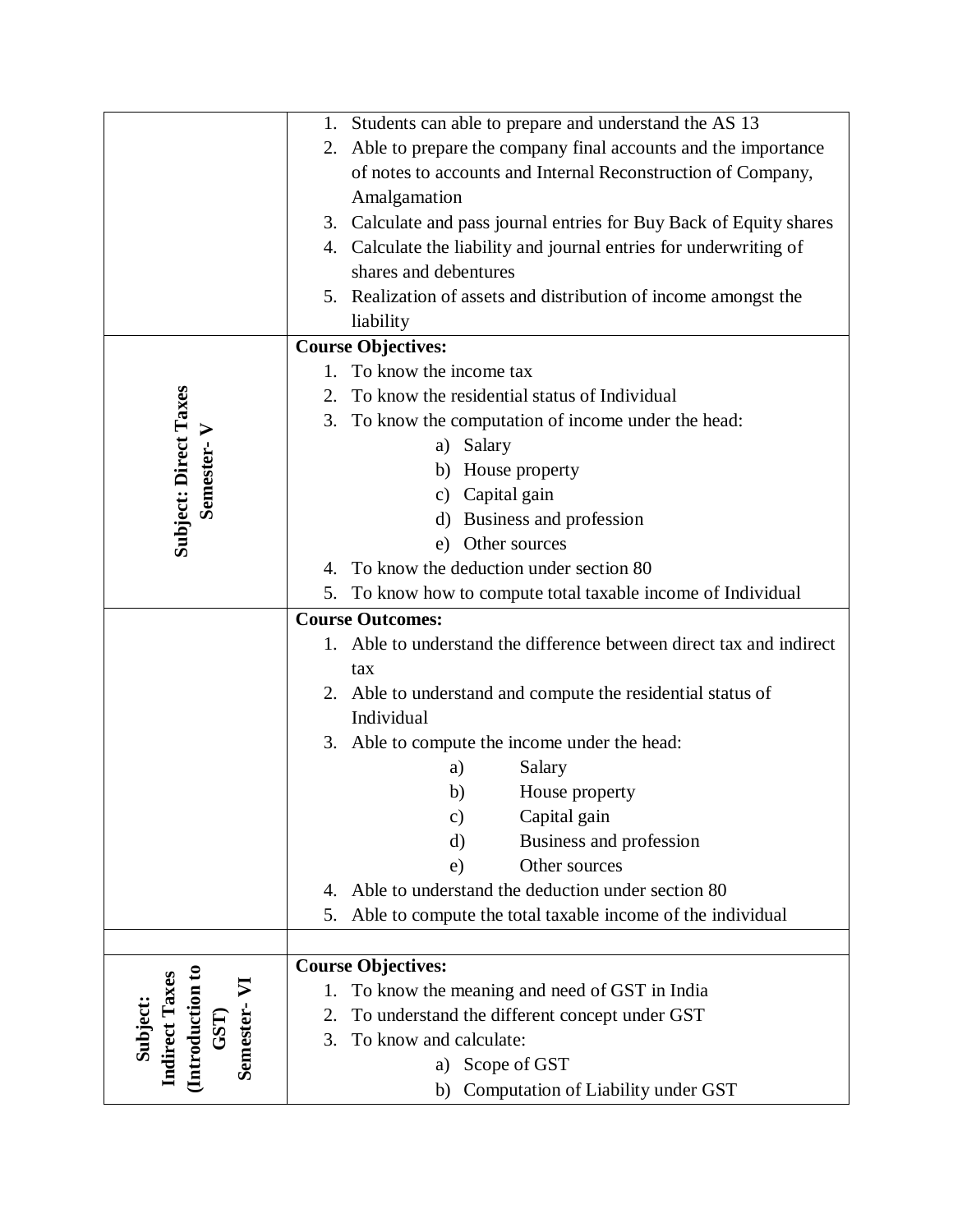|                                  | <b>Input Tax Credit</b><br>$\mathbf{c}$ )                                                         |  |
|----------------------------------|---------------------------------------------------------------------------------------------------|--|
|                                  | <b>Registration process</b><br>d)                                                                 |  |
|                                  | <b>Course Outcomes:</b>                                                                           |  |
|                                  | Able to understand the need of GST in India<br>1.                                                 |  |
|                                  | 2. Abe to know the different concept and definition under GST                                     |  |
|                                  | 3. Able to understand and compute the:                                                            |  |
|                                  | a) Time of supply                                                                                 |  |
|                                  | b) Place of supply                                                                                |  |
|                                  | c) Value of supply                                                                                |  |
|                                  | d) Computation of GST payable/ Receivable                                                         |  |
|                                  | e) ITC                                                                                            |  |
|                                  | 4. Able to understand and learned the registration under GST                                      |  |
|                                  |                                                                                                   |  |
|                                  | <b>Course Learning Objective</b>                                                                  |  |
|                                  | To understand the practical applications of Marketing in industry<br>1                            |  |
|                                  | To understand the role of Marketing in the functioning of a<br>$\overline{2}$                     |  |
|                                  | business organization.                                                                            |  |
|                                  | 3<br>To make the student aware about theories and principles                                      |  |
|                                  | associated with Marketing, and related terms.                                                     |  |
|                                  | To make the student aware about the modern emerging practices,<br>$\overline{4}$                  |  |
|                                  | key marketing dimensions and practical<br>application of                                          |  |
|                                  | Marketing.                                                                                        |  |
|                                  | It is expected that this course will prepare learners to lay down a<br>5                          |  |
|                                  | foundation for advanced post-graduate courses in Marketing                                        |  |
| <b>MHRM-Marketing Semester V</b> | Management.                                                                                       |  |
|                                  | <b>Course Learning Outcomes</b>                                                                   |  |
|                                  | 1 Define and discuss the features and importance of Marketing                                     |  |
|                                  | Compare strategic and traditional Marketing Management<br>2                                       |  |
|                                  | practices                                                                                         |  |
|                                  | State the Ps in Marketing Mix, Product, Price, Promotion, Place<br>3                              |  |
|                                  | Identify key marketing dimensions.<br>4                                                           |  |
|                                  | Compare competitive strategies for market leaders.<br>5                                           |  |
|                                  | Define and discuss ethics in marketing<br>6                                                       |  |
|                                  |                                                                                                   |  |
| Human Resource                   | <b>Course Learning Objective</b><br>1. To understand the practical applications of Human Resource |  |
| Management-<br>Semester VI       | Management in industry                                                                            |  |
|                                  | To understand the role of Human Resource Management, in the<br>2.                                 |  |
| <b>MHRM</b>                      | functioning of a business organization.                                                           |  |
|                                  | To make the student aware about theories and principles<br>3.                                     |  |
|                                  |                                                                                                   |  |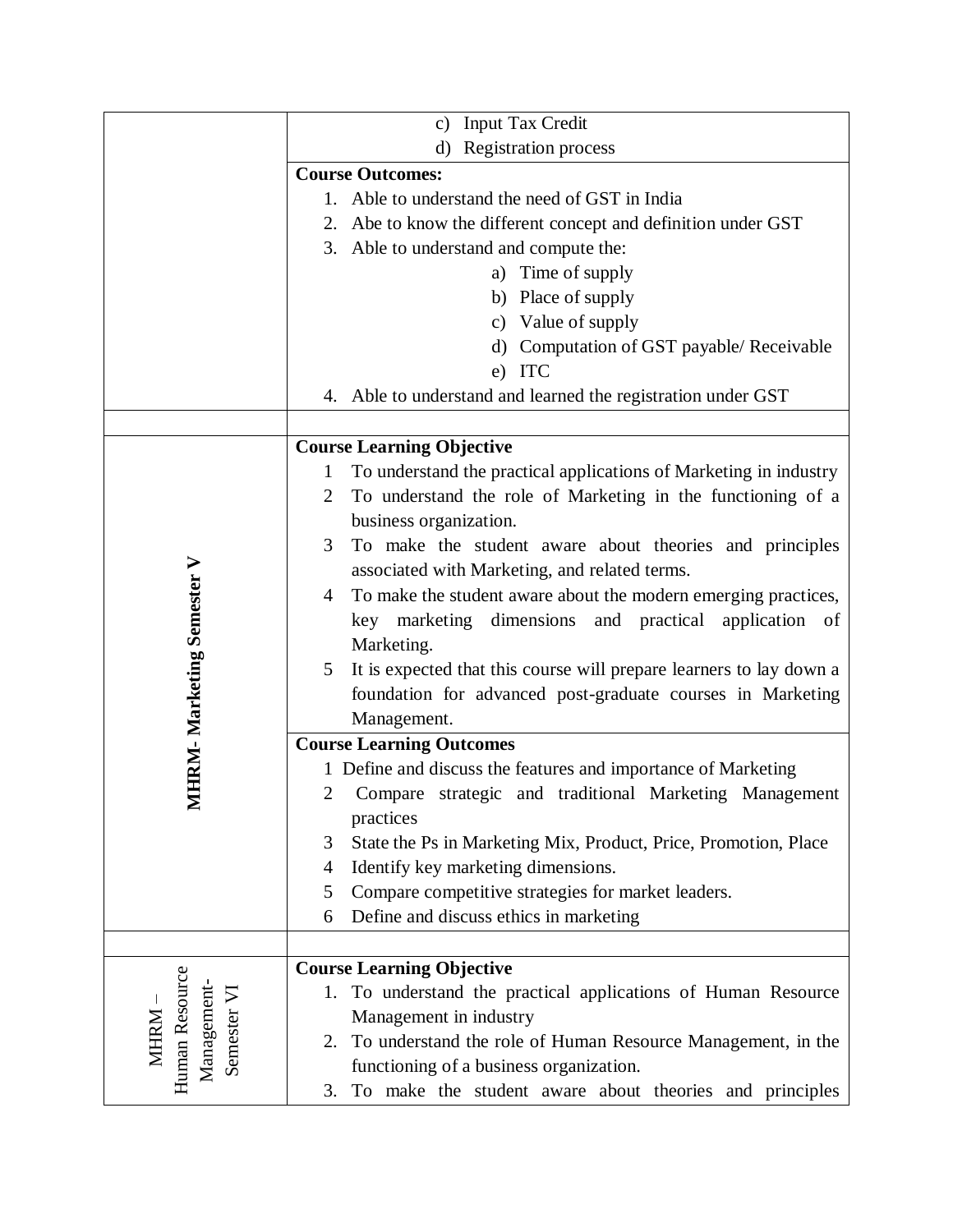|                                     |                | associated with Human Resource Management,<br>Human                                 |
|-------------------------------------|----------------|-------------------------------------------------------------------------------------|
|                                     |                | Resource Accounting and related terms.                                              |
|                                     |                | 4. To make the student aware about the modern emerging practices,                   |
|                                     |                | Trends in Human Resource Management and practical                                   |
|                                     |                | application of Human Resource Management                                            |
|                                     |                | 5. It is expected that this course will prepare learners to lay down a              |
|                                     |                |                                                                                     |
|                                     |                | foundation for advanced post-graduate courses in Human                              |
|                                     |                | Resource Management.                                                                |
|                                     |                | <b>Course Learning Outcomes</b>                                                     |
|                                     |                | 1. Define and discuss the features and importance of Human                          |
|                                     |                | Resource Management, Human Resource Development, Human                              |
|                                     |                | Relations and Trends in Human Resource Management                                   |
|                                     |                | 2. Compare strategic and traditional methods of Human Resource                      |
|                                     |                | Management                                                                          |
|                                     | 3.             | State the steps in scientific selection process                                     |
|                                     | 4.             | Identify different Leadership and Motivation theories.                              |
|                                     | 5.             | Compare various Performance Appraisal Techniques.                                   |
|                                     |                | 6. Define and discuss the importance of Human Resource                              |
|                                     |                | Accounting                                                                          |
|                                     |                |                                                                                     |
|                                     |                | <b>Course Learning Objective</b>                                                    |
|                                     | $\mathbf{1}$   | To understand the practical applications of Purchasing in                           |
|                                     |                | industry                                                                            |
|                                     | 2              | To understand the role of Purchasing in the functioning of a                        |
|                                     |                | business organization.                                                              |
|                                     | 3              | To make the student aware about planning, management and                            |
| eping I-Semester V                  |                | procedures associated with Purchasing, and related terms.                           |
|                                     | 4              | To make the student aware about the modern emerging practices,                      |
|                                     |                | and practical application of the Purchase function.                                 |
|                                     | 5              | It is expected that this course will prepare learners to lay down a                 |
|                                     |                | foundation for advanced post-graduate courses in Commerce and                       |
|                                     |                | <b>Business Administration.</b>                                                     |
|                                     |                | <b>Course Learning Outcomes</b>                                                     |
|                                     | 1              | Define and discuss the features and importance of material                          |
|                                     |                | management.                                                                         |
|                                     |                |                                                                                     |
|                                     |                |                                                                                     |
|                                     | $\overline{2}$ | Compare material requirement planning procedures                                    |
|                                     | 3              | State the scientific Purchasing Principles.                                         |
| $P\&SK - Purchasing$ and Store $Ke$ | 4              | State the steps in Materials Research.                                              |
|                                     | 5<br>6         | Compare purchase procedures.<br>Define and discuss e-material management practices. |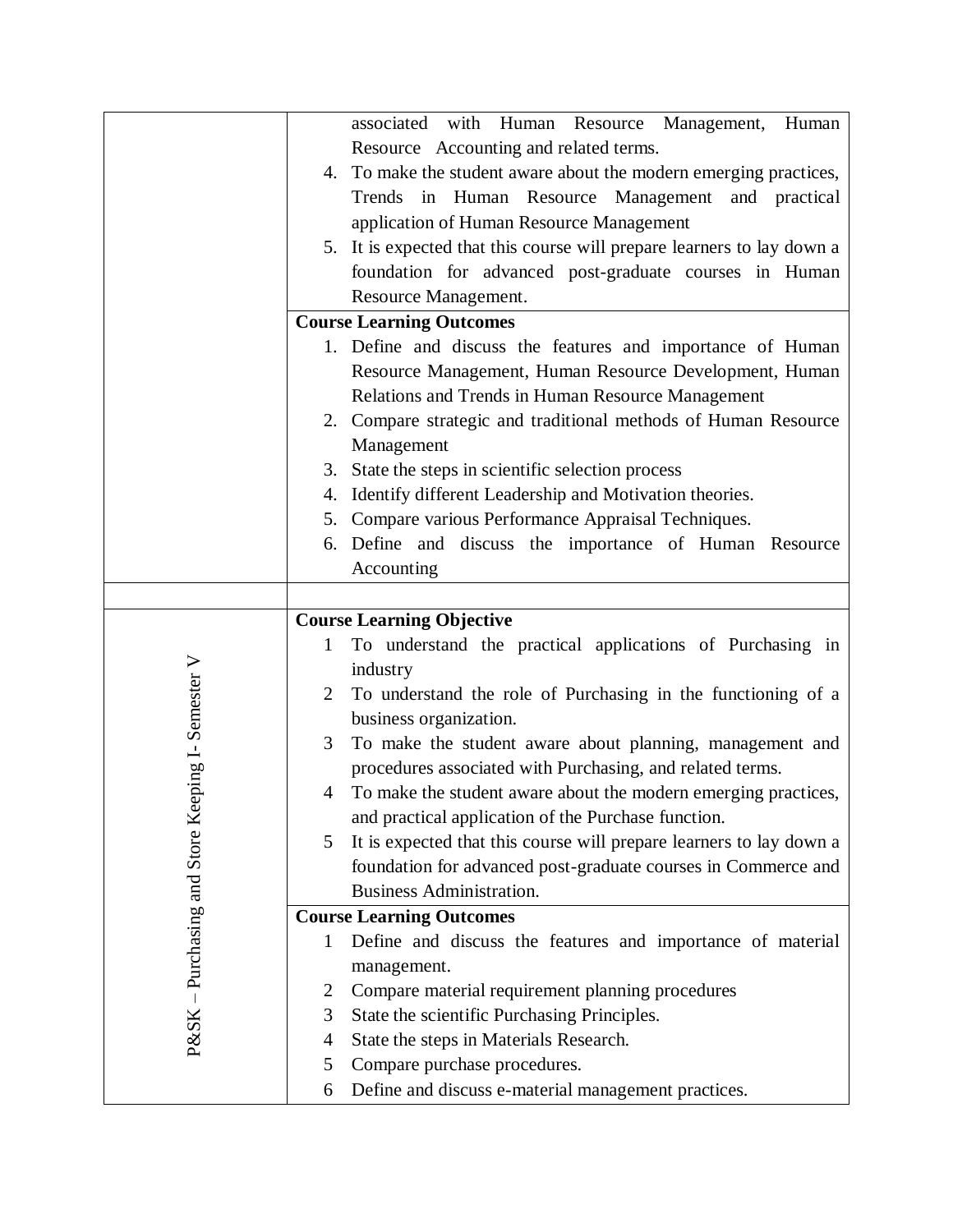|                                                     | <b>Course Learning Objective</b>                                               |
|-----------------------------------------------------|--------------------------------------------------------------------------------|
|                                                     | 7. To understand the practical applications of Store Keeping<br>in             |
|                                                     | industry                                                                       |
|                                                     | 8. To understand the role of Store Keeping; stores handling; stores            |
|                                                     | accounting and stores record; inventory control; logistics and                 |
|                                                     | supply chain management in the functioning of a business                       |
|                                                     | organization.                                                                  |
|                                                     | 9. To make the student aware about planning, management and                    |
|                                                     | procedures associated with Store Keeping, and related terms.                   |
|                                                     | 10. To make the student aware about the modern emerging practices,             |
|                                                     | and practical application of the Store Keeping function.                       |
|                                                     | 11. It is expected that this course will prepare learners to lay down a        |
|                                                     | foundation for advanced post-graduate courses in Commerce                      |
| P&SK - Purchasing and Store Keeping II- Semester-VI | and Business Administration.                                                   |
|                                                     | <b>Course Learning Outcomes</b>                                                |
|                                                     | Define and discuss the features and importance of store<br>$\mathbf{1}$        |
|                                                     | keeping.                                                                       |
|                                                     | Compare stores handling and store accounting procedures<br>2                   |
|                                                     | Prepare ledger accounts pertaining to Methods of Valuation of<br>3             |
|                                                     | Material - FIFO, LIFO and calculations pertaining to Simple                    |
|                                                     | average & Weighted average method                                              |
|                                                     | State various inventory control systems.<br>4                                  |
|                                                     | State the steps in logistics and supply chain management.<br>5                 |
|                                                     | Distinguish between Bin Card and Stores Ledger<br>6                            |
|                                                     |                                                                                |
|                                                     | <b>Learning Objective</b>                                                      |
|                                                     | 1. To understand the practical applications of Cost Accounting                 |
|                                                     | 2. To understand allocation of cost.                                           |
|                                                     | To understand Process Costing<br>3.                                            |
|                                                     | To understand Contract Costing<br>4.                                           |
|                                                     | To understand the Marginal Costing and Standard Costing<br>5.                  |
| Cost Accounting                                     | To make the student understand Process Costing, Contract<br>6.                 |
|                                                     | Costing and Cost Control accounts.                                             |
|                                                     | To understand Cost Control Accounts under Non-Integrated<br>7.                 |
|                                                     | system                                                                         |
|                                                     | <b>Learning Outcomes</b>                                                       |
|                                                     | The students will be able to                                                   |
|                                                     | Prepare Contract account for continuous contracts, different<br>$\mathbf{I}$ . |
|                                                     | contracts and incomplete contract                                              |
|                                                     | Calculate various Material and Labour variances for comparison.<br>2.          |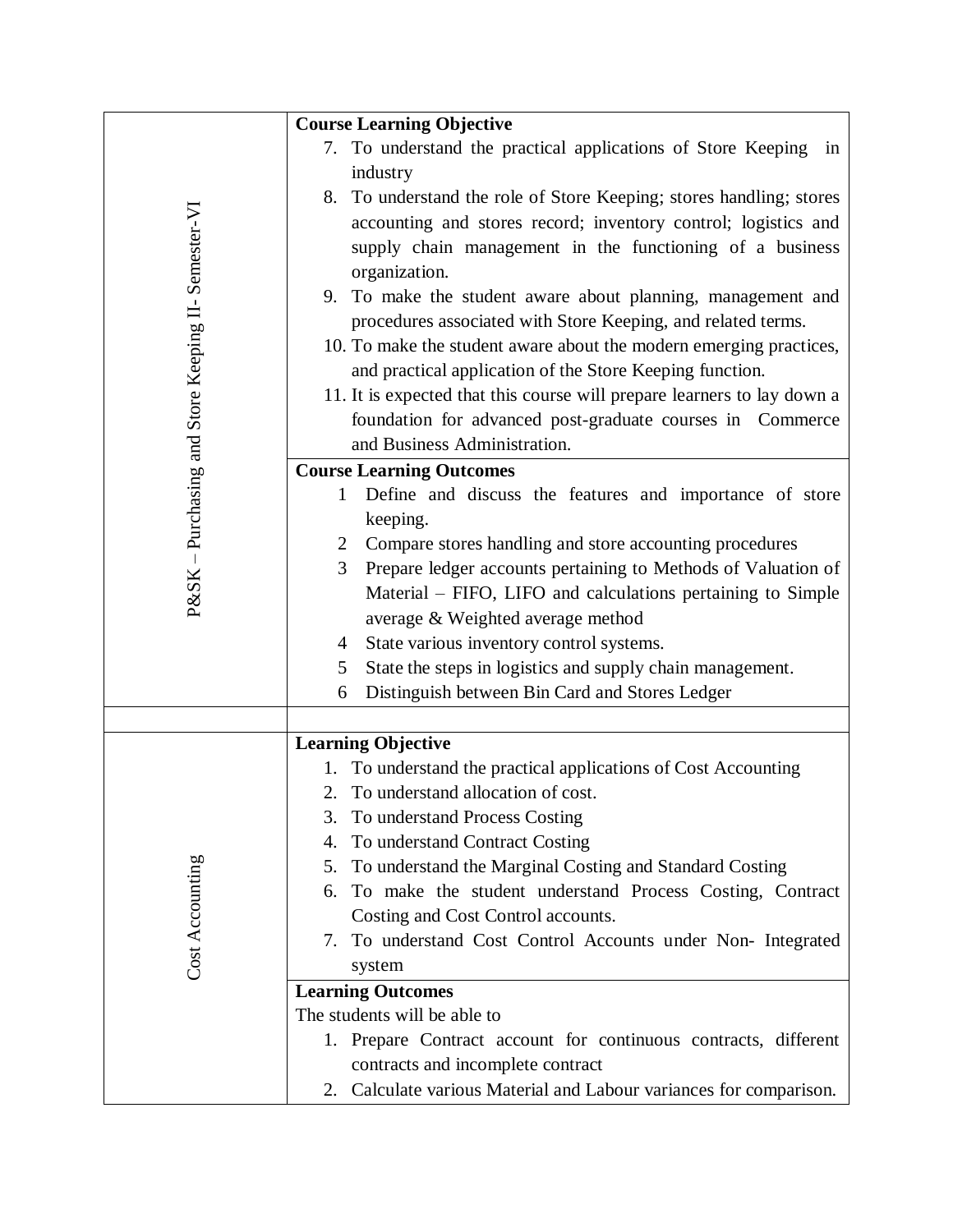|  | 3. Calculate PV ratio, Break Even Point, Margin of safety, Fixed |
|--|------------------------------------------------------------------|
|  | Cost and Required sales to earn a desired amount of profit.      |
|  | 4. Compare Job and Process Costing                               |
|  | 5. Identify different cost centers.                              |
|  | 6. Prepare a various accounts for a cost center.                 |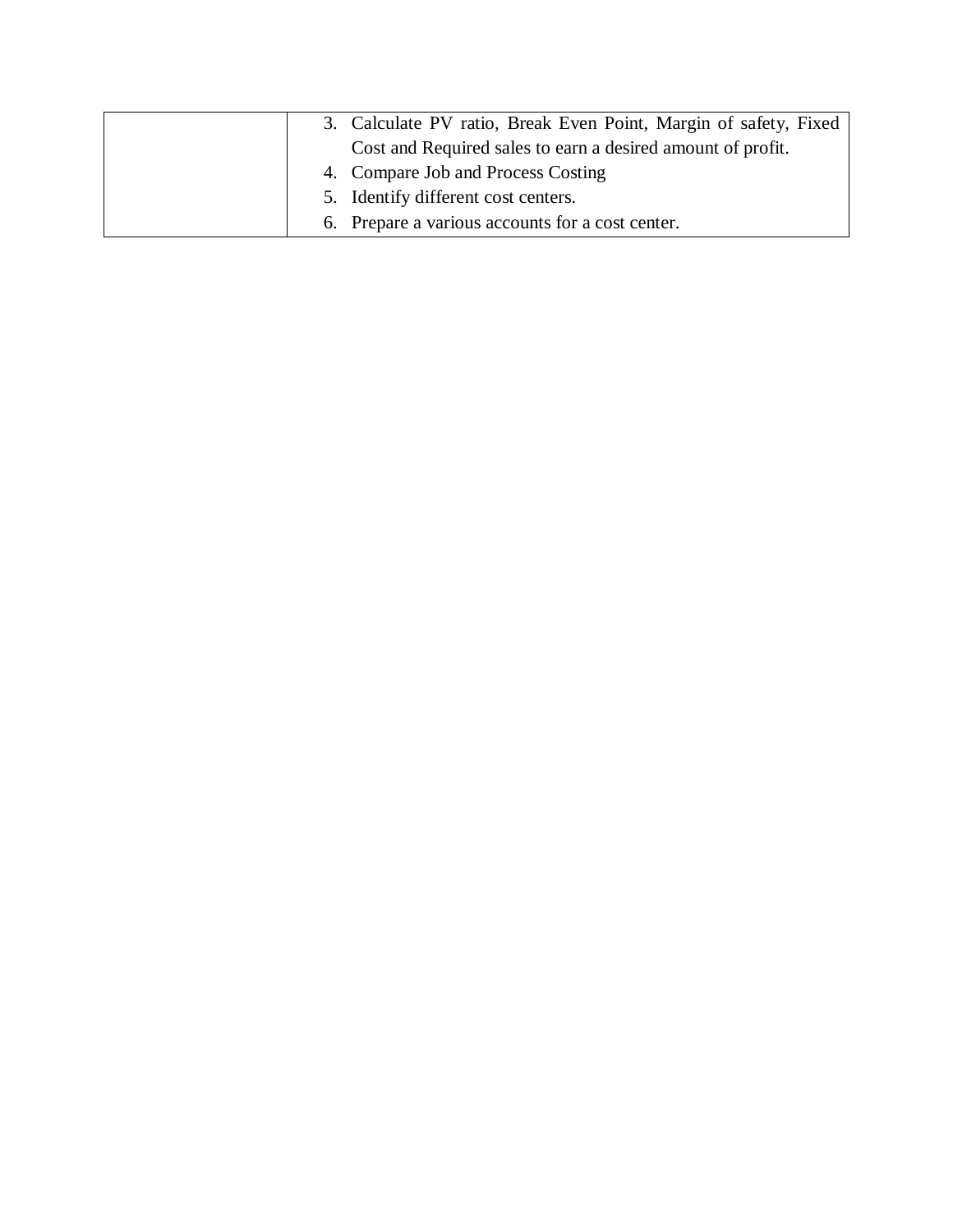|                                      |    | <b>Learning Objective</b>                                                                                  |
|--------------------------------------|----|------------------------------------------------------------------------------------------------------------|
|                                      | 1. | To understand, analysis and functioning of India economy.                                                  |
|                                      |    | 2. To understand the new economics policy and its impact on the                                            |
|                                      |    | various sector of the economy.                                                                             |
|                                      |    | 3. To spread awareness about crucial issues of sustainable                                                 |
|                                      |    | development and social infrastructure industrial pollution etc.                                            |
|                                      |    | 4. To familiarize student about policy and program of the                                                  |
|                                      |    | government & evaluate them. Further to analyze their effect on                                             |
|                                      |    | the economy.                                                                                               |
|                                      |    | 5. To understand the concept of international trade & different                                            |
|                                      |    | theory of international trade.                                                                             |
|                                      |    | 6. To provide greater insight of international trade $&$ various gains                                     |
|                                      |    | from trade.                                                                                                |
|                                      |    | 7. To get an understanding about various policies & rules adopted                                          |
|                                      |    | by nations in the international trade                                                                      |
|                                      |    | 8. To understand exchange rate in international trade & functioning                                        |
|                                      |    | of central banks.                                                                                          |
|                                      |    | <b>Learning Outcomes</b>                                                                                   |
|                                      |    | 1. Student will get an idea about the economic reform undertaken                                           |
|                                      |    | by the government in 1990-91.                                                                              |
|                                      |    | 2. The analysis of impact of new economic policy in the country                                            |
| Business Economics Semester V and VI |    | even after three decades of reforms.                                                                       |
|                                      |    | 3. The various policy measures of government with respect to                                               |
|                                      |    | industrial & agricultural area would be explained and it would<br>provide in-depth insight of the subject. |
|                                      |    | 4. Various banking reforms, financing sectors $\&$ their financing $\&$                                    |
|                                      |    | challenges would be more clear to the students.                                                            |
|                                      |    | 5. It is expected that students will get an insight about reasons of                                       |
|                                      |    | international trade & different motives of international trade.                                            |
|                                      | 6. | The co-operations of nation $&$ tools for non-co-opration would                                            |
|                                      |    | be clear to the students.                                                                                  |
|                                      |    | 7. The maintenance of record for international trade would be                                              |
|                                      |    | explained to them.                                                                                         |
|                                      |    | 8. The functioning of WTO and role of exchange rate management                                             |
|                                      |    | would be more clear to students.                                                                           |
|                                      |    |                                                                                                            |
|                                      |    |                                                                                                            |